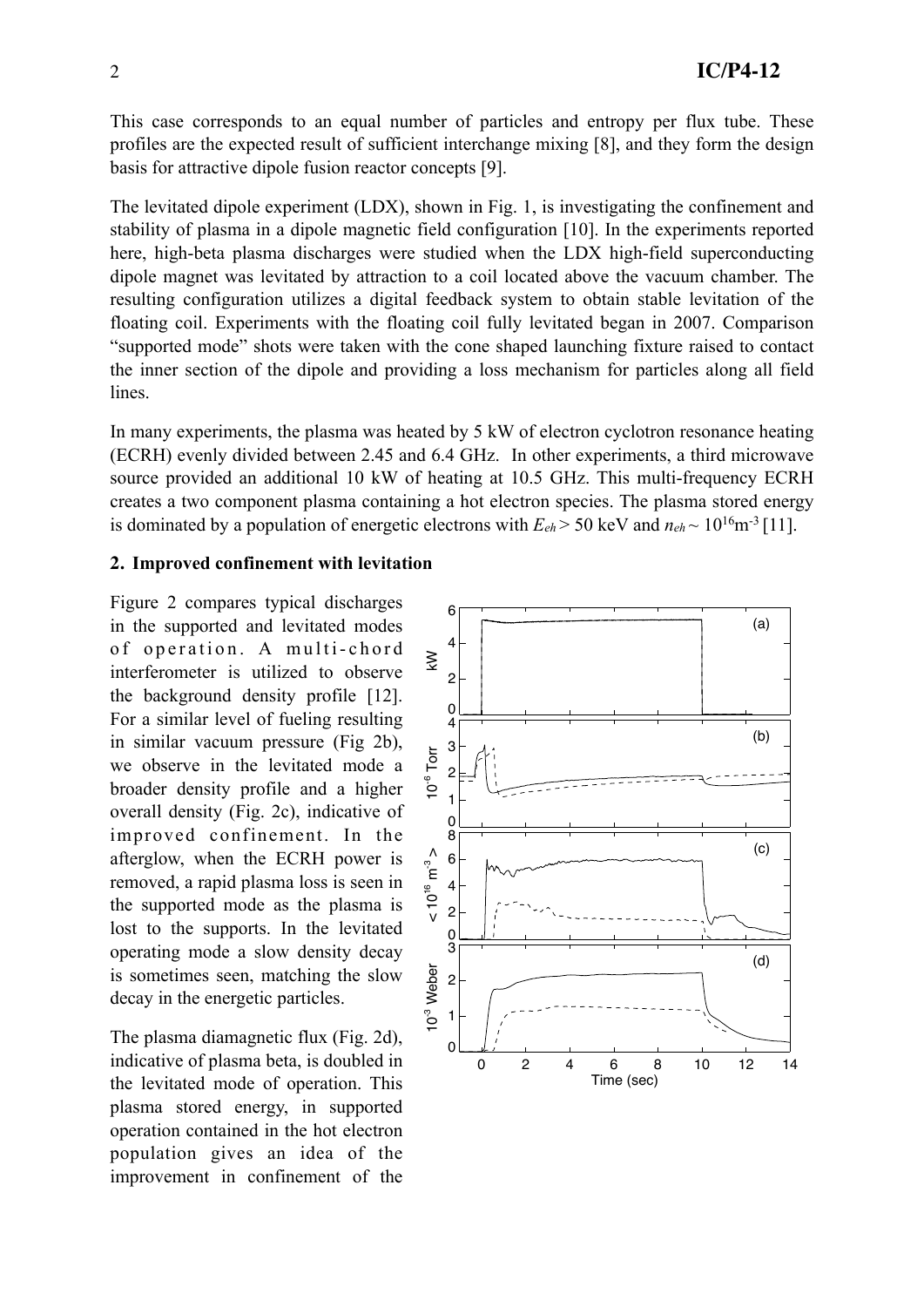fast electrons which now must also be lost radially. Another indication of this cross field hot electron transport was an observed heating of probes (located close to the plasma separatrix) up to temperatures at which they glow brightly (∼2000 deg C). This probe heating is not observed in supported experiments.



*FIG. 3: Steady state central chordal density measurment versus neutral pressure for different conditions. The effect of levitaiton for deuterium plasmas with 5 kW of input ECRH is shown as increased density by a factor of 2-4. (Also depicted are significant power and species dependencies at high neutral pressure).*

Data from a collection of shots with different conditions give a statistical picture of the same improvement in confinement. Shown in Figure 3 is the central chord line density as a function of neutral pressure. While the line average density increases with neutral gas fueling and with increasing microwave power, the data show a 2-3 fold increase as the mechanical supports are withdrawn from the plasma. Fig. 3 also shows a positive mass scaling to confinement at higher fueling rates, which we believe indicates the ratelimiting role of edge plasma loss on open field lines beyond the magnetic separatrix.



*FIG. 4. Diamagnetic flux for supported and levitated operation during density scan of run 80321. Both operations show an inverse scaling between fast particle confinement and bulk density.*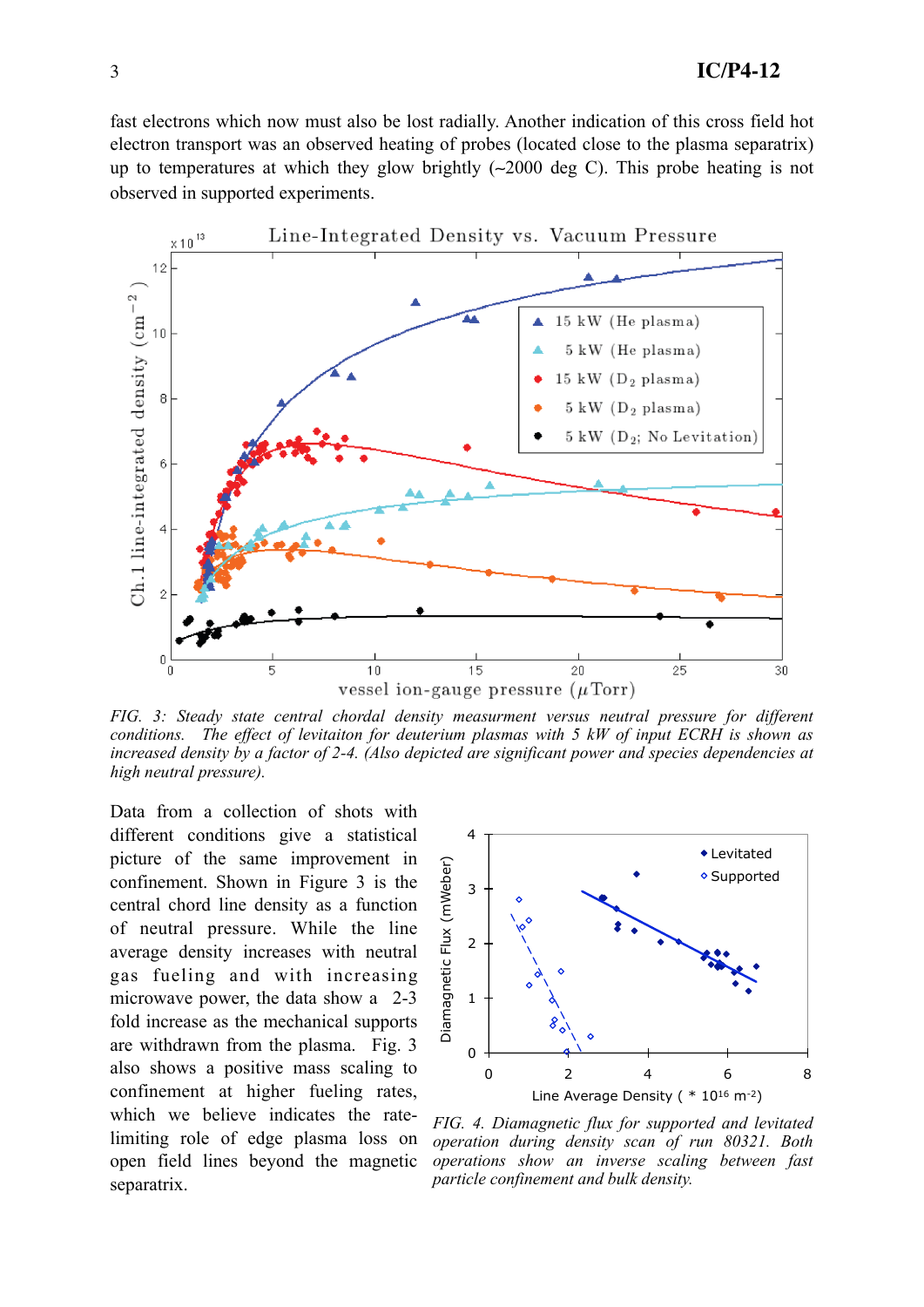Figure 4 shows the relationship between chord averaged density and diamagnetic flux for levitated and supported plasmas. The inverse relationship previously seen between stored energy and density for supported plasmas is altered for levitation allowing 3 times higher density for the similar diamagnetic flux.

#### **3. Observation of interchange stationary profiles**

A four channel interferometer [12] was used to monitor the time evolution of the density profile and the change in density profile resulting from magnetic levitation of the superconducting dipole. One approximate and appropriate method to reconstruct the density profile from the line density measured by the interferometer array is to compare the measured line densities to that which would be obtained if  $n \propto 1/V$ . When  $n \propto \frac{1}{V}$  $1/V$ , then the ratio of line density measurements take specific values, *Pi,* determined by known geometry. A deviation from *Pi* occurs when the profile is more or less steep from the the marginal profile. We define the global deviation from the marginal density profile as  $\Delta \propto \sum (R_i - P_i)^2$ , an RMS average of the individual line-density ratios, or simply a density profile deviation parameter. When  $\Delta$  is small, then the density profile is well described as  $n \propto 1/V$ . When  $\Delta > 0$ , then the profile is approximately described as  $n \propto 1/V^{\pm \Delta}$ . Figure 5 shows measurements of density profile deviation parameter for highpower discharges as a function of neutral gas pressure. Except for the lowest pressures, we observe the density profile is always well described by the marginal profile when the superconducting dipole is levitated.

When the mechanical supports are reinserted into the plasma, the central density profile collapses signifying significant particle loss along open field lines. Figure 6 compares the density profile from two similar discharges at



*FIG. 5: Deviation parameter (Δ) from constant number of particles per flux tube profile. Levitated plasmas with multi-source ECRH and sufficient neutral fueling exhibit close to interchange stationary profiles.*



*FIG. 6: Computation of the density profile for supported (diamond) and levitated (square) discharges under similiar conditions with 15 kW of ECRH.*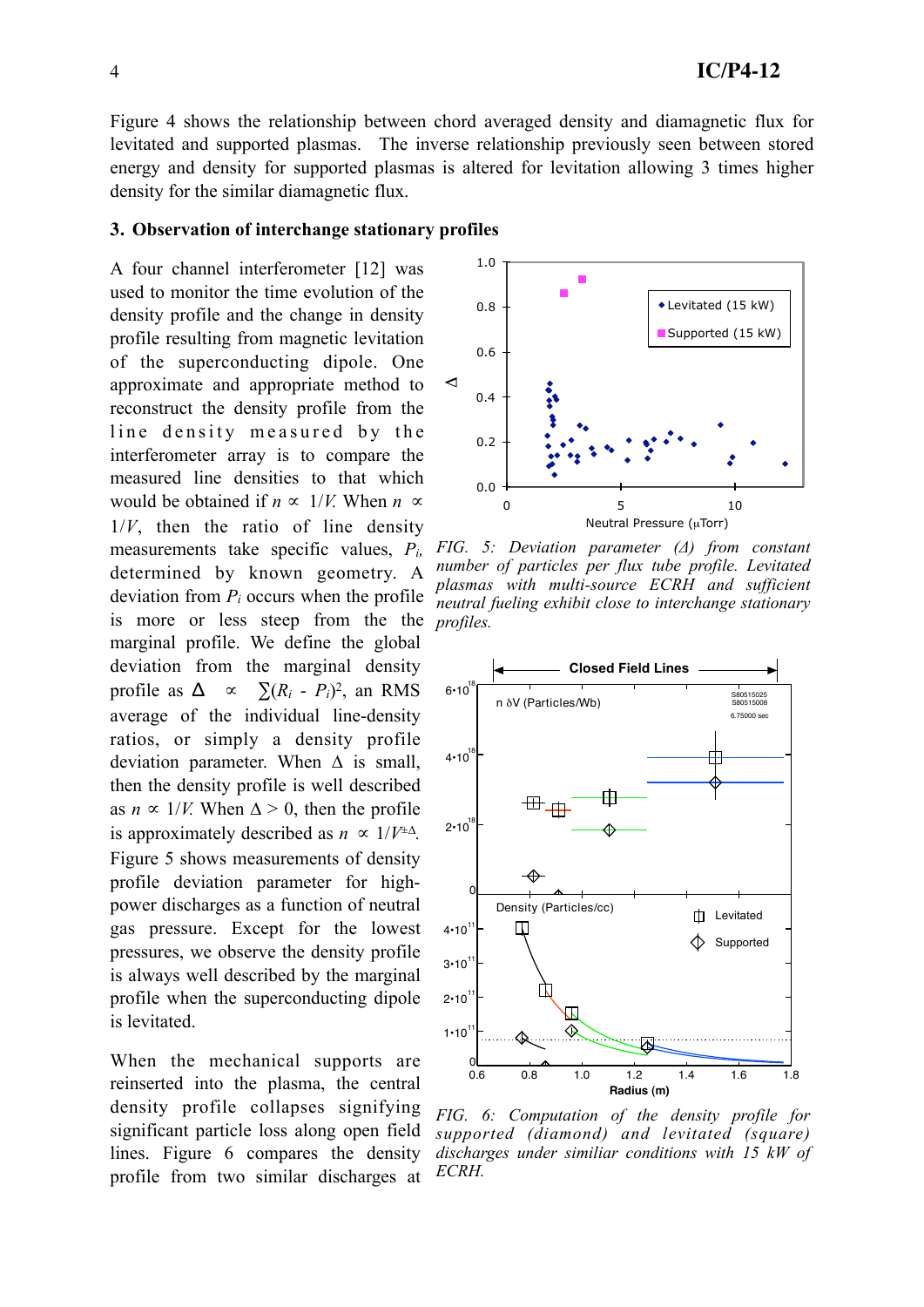15 kW ECRH power. When the dipole coil is levitated, the central density is highly peaked and at least four-times larger than the central density obtained with a supported dipole. With supports, the density profile is hollow, indicative of the parallel loss of plasma between radially localized source regions.

#### **4. Low frequency fluctuations in levitated plasmas**

Plasma confinement with a levitated dipole is dominated by radial transport, and levitated experiments have permitted the exploration of the dynamics and transport of plasma confined in a magnetic configuration relevant to a potential dipole fusion reactor. The edge background plasma in LDX has  $n_e \sim 0.2-5x10^{16}$  m<sup>-3</sup> and  $T_e \sim 10-20$  eV, and we observe fluctuations in the diamagnetic drift frequency range (0.2-10 kHz) that are effected by the rate of neutral fueling. Similarly to previous observations [13], large scale and low toroidal wave number are observed. In levitated plasmas, the modes exhibit a radial structure with different frequencies seen across the discharge. These low-frequency fluctuations co-exist with the high-beta fast electrons but are most probably associated with convective and/or drift-wave-like modes of the cooler background plasma. For typical discharges, like those shown in Figs. 2-6, lowfrequency fluctuations are always observed and may indicate the nature of the plasma electrostatic interchange-like convection that is responsible for peaked profiles with  $n \propto 1/V$ .

#### **5. Improved stability to HEI**

The hot electron species can be unstable to the hot electron interchange (HEI) [14–16] mode when the hot electron density gradient is sufficiently high and the background density is sufficiently low [10]. Similarly to supported mode operation, when the dipole is levitated the plasma entered a high-density regime in which the HEI was stabilized for sufficient gas fueling. However, the plasma was maintained in the high-density regime when the gas fueling was substantially reduced as compared to the supported mode. In fact, we have not yet observed a case in levitated operation when high-beta discharges are subject to fast, largescale instability. Additionally, limiting HEI activity is not observed during dipole levitation, and the HEI remained stable at all operating pressures. We believe the enhanced stability of the HEI during levitation results from both a broadened hot electron profile and a higher plasma density resulting from improved particle confinement.

#### **6. Summary**

We report the first production of high beta plasma confined by a levitated superconducting dipole magnet. As compared to previous studies in which the internal coil was supported [11], levitation results in improved particle confinement that allows high-density, high-beta discharges to be maintained at significantly reduced gas fueling. Elimination of parallel losses coupled with reduced gas leads to improved energy confinement and a dramatic change in the density profile. Improved particle confinement assures stability of the hot electron component at reduced pressure. By eliminating supports used in previous studies, cross-field transport becomes the main loss channel for both the hot and the background species. Four-channel microwave interferometry show the density profile during magnetic levitation to be characterized by nearly an equal number of particles per flux tube,  $n \propto 1/V$ .